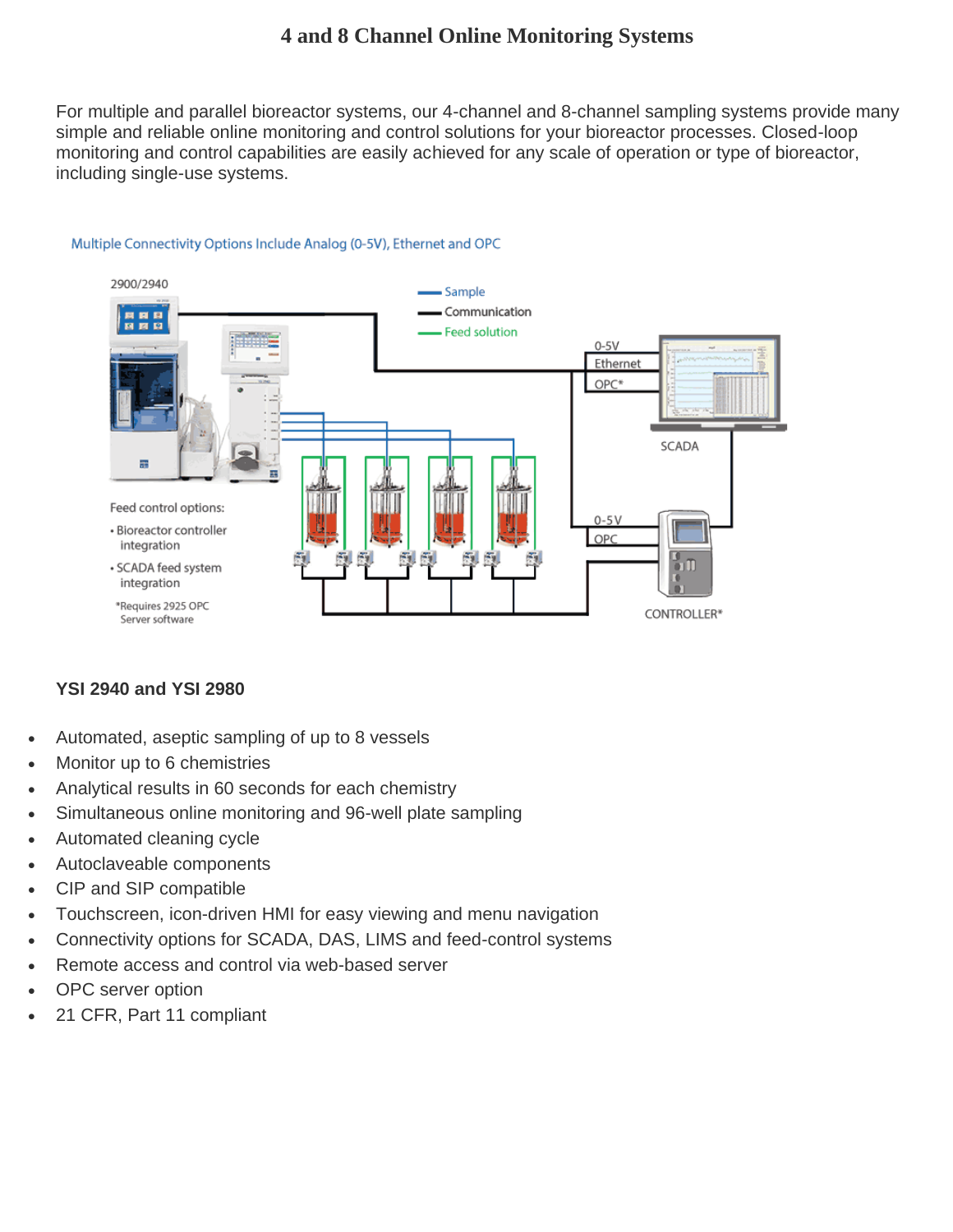

Specifications:

Analog Output 2940: 4 ports (1 port per vessel) 2980: 8 ports (1 port per vessel) Each port capable of communicating up to 2 chemistries

Antiseptic CycleUser defined flow rate (mL/minute) and time (minutes)BenchtopYesCertificationsCE, ETL, UL, RoHSCompliance 21 CFR. Part 11

Equipment used with2900D, 2950DEthernetTCP/IP 2 ports (additional ports if Ethernet hub is used)Graphic DisplayColorMemoryYesMonitoringYesOPC2 ports (additional ports if Ethernet hub is used)Operating Temperature18- 28°CPower100-120 VAC/220-240 VAC, 1.5 A, 50/60 HzSample Flow Rate0.1 - 2.5 mL/minute (user defined)Sample IntervalTime Unit: minutes (user defined)Sample Size0.5 - 2.0mL (user defined)Security / Password Protection / UserIDYesSize 6.0"w x 18.2" h x 11.0" l

15.2cm w x 46.2cm h x 29.7cm l

Tubing ID Sample inlet: 0.030" Peristaltic pump: 0.030" Waste: 0.0625"

USB3 portsVessel Inputs 2940: 4 vessel inputs 2980: 8 vessel inputs

Vessel Tubing Length 1.5 meters (5 ft) (autoclavable and gamma irradiated options) 3.0 meters (10 ft) (autoclavable and gamma irradiated options)

Weight16.0lbs (7.26kg)Wetted Materials Pharmed® tubing (peristaltic pump) C-Flex® and C-Flex Ultra® tubing (sample inlet and waste lines) PBT (Sample manifold) Nylon (connectors)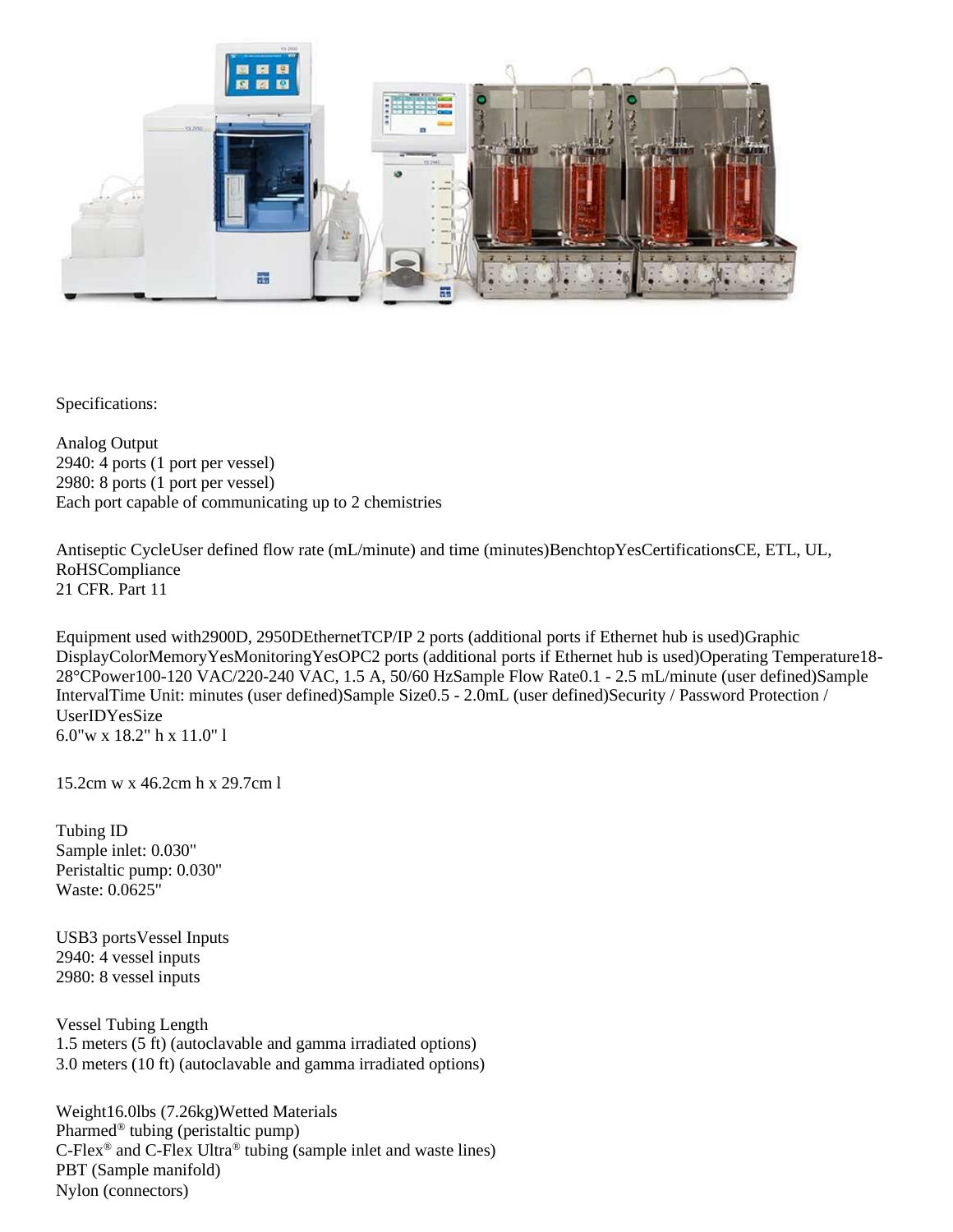| <b>Analog Output</b>                                     | 2940: 4 ports (1 port per vessel)<br>2980: 8 ports (1 port per vessel)<br>Each port capable of communicating up to 2 chemistries |
|----------------------------------------------------------|----------------------------------------------------------------------------------------------------------------------------------|
| <b>Antiseptic Cycle</b>                                  | User defined flow rate (mL/minute) and time (minutes)                                                                            |
| <b>Benchtop</b>                                          | Yes                                                                                                                              |
| <b>Certifications</b>                                    | CE, ETL, UL, RoHS                                                                                                                |
| <b>Compliance</b>                                        | 21 CFR. Part 11                                                                                                                  |
| <b>Equipment used with</b>                               | 2900D, 2950D                                                                                                                     |
| <b>Ethernet</b>                                          | TCP/IP 2 ports (additional ports if Ethernet hub is used)                                                                        |
| <b>Graphic Display</b>                                   | Color                                                                                                                            |
| <b>Memory</b>                                            | <b>Yes</b>                                                                                                                       |
| <b>Monitoring</b>                                        | Yes                                                                                                                              |
| <b>OPC</b>                                               | 2 ports (additional ports if Ethernet hub is used)                                                                               |
| <b>Operating Temperature</b>                             | 18-28°C                                                                                                                          |
| <b>Power</b>                                             | 100-120 VAC/220-240 VAC, 1.5 A, 50/60 Hz                                                                                         |
| <b>Sample Flow Rate</b>                                  | 0.1 - 2.5 mL/minute (user defined)                                                                                               |
| <b>Sample Interval</b>                                   | Time Unit: minutes (user defined)                                                                                                |
| <b>Sample Size</b>                                       | 0.5 - 2.0mL (user defined)                                                                                                       |
| <b>Security / Password Protection /</b><br><b>UserID</b> | Yes                                                                                                                              |
| <b>Size</b>                                              | 6.0"w x 18.2" h x 11.0"                                                                                                          |
|                                                          | 15.2cm w x 46.2cm h x 29.7cm I                                                                                                   |
| <b>Tubing ID</b>                                         | Sample inlet: 0.030"<br>Peristaltic pump: 0.030"<br>Waste: 0.0625"                                                               |
| <b>USB</b>                                               | 3 ports                                                                                                                          |
| <b>Vessel Inputs</b>                                     | 2940: 4 vessel inputs<br>2980: 8 vessel inputs                                                                                   |
| <b>Vessel Tubing Length</b>                              | 1.5 meters (5 ft) (autoclavable and gamma irradiated<br>options)                                                                 |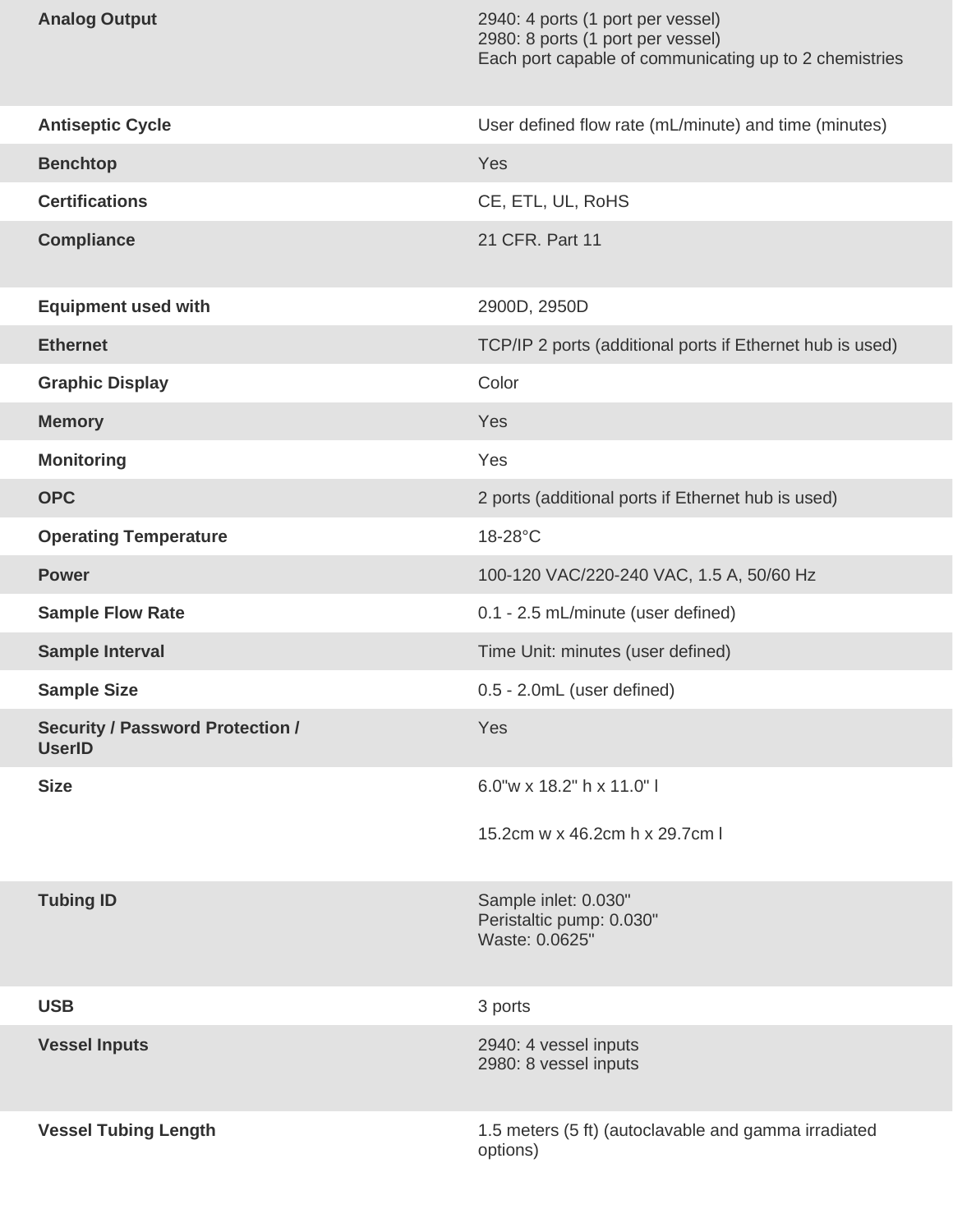3.0 meters (10 ft) (autoclavable and gamma irradiated options)

**Wetted Materials** 

**Weight** 16.0lbs (7.26kg)

Pharmed<sup>®</sup> tubing (peristaltic pump) C-Flex<sup>®</sup> and C-Flex Ultra<sup>®</sup> tubing (sample inlet and waste lines) PBT (Sample manifold) Nylon (connectors)

FISP® *in-situ* Ceramic Membrane Bioreactor Sampling Probes

YSI proudly offers Flownamics FISP® *in-situ* Sampling Probes as part of our online monitoring systems. FISP sampling probes have been the standard *in-situ* bioreactor and vessel sampling device for over 20 years. Employing ceramic microfiltration technology, FISP sampling probes provide simple, cell-free sampling while ensuring bioreactor or fermentor sterility. FISP sampling probes are available in a variety of sizes to fit most types of bioreactors, including single-use vessels.

## **FISP Features**

- Aseptic, cell-free vessel sampling
- 0.2 micron filter assures vessel sterile barrier
- Wetted materials provide excellent chemical resistance
- SIP/CIP/Autoclave compatible
- Minimal dead volume provides consistent, accurate sampling
- Resistant to temperatures, pressures, viscosities and shear forces
- For use in lab, pilot and industrial scale vessels
- Compatible with bacterial, yeast, fungal, algal and mammalian cell culture processes
- Animal-derived component free (ADCF) wetted materials
- Membrane meets ISO 10993:5, *in vitro* Cell Cytotoxicity, requirements **F-series FISP Probe**
- Fits 12 & 19mm headplate ports
- Dead volume 0.24 0.44 ml, depending on probe length
- Immersion lengths (mm): 120, 200, 310, 410
- Can be used with single-use bioreactors
- Can be used with 1.5 and 2.0 inch sanitary fitting ports (adapter required) **D-Series FISP Probe**
- Fits standard and safety 25mm ports
- Dead volume 0.24 0.44 ml, depending on probe length
- Immersion lengths (mm): 90(standard) & 115 (safety port)